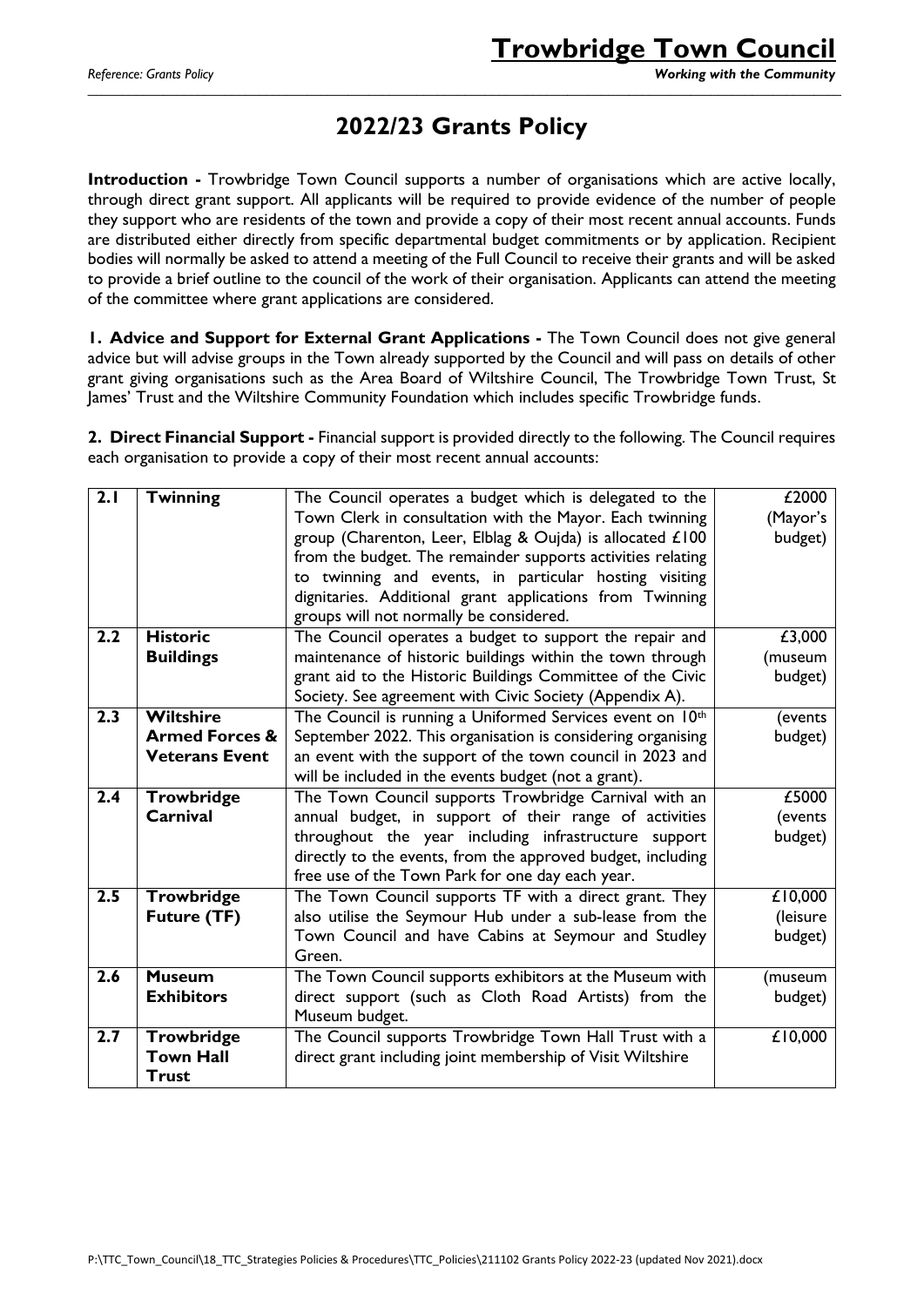## **Trowbridge Town Council**

*Reference: Grants Policy Working with the Community*

**3. General Grants -** Application forms can be obtained from the Town Council. General Grant applications should be submitted by 30<sup>th</sup> April which will then be considered by Committee, normally at a meeting in June or July, with an opportunity for the relevant managers and other officers to consider applications which are appropriate to their departmental and individual areas of responsibility and make a recommendation to the committee and the chair of the committee. Cheques will be presented at the July Full Council meeting.

\_\_\_\_\_\_\_\_\_\_\_\_\_\_\_\_\_\_\_\_\_\_\_\_\_\_\_\_\_\_\_\_\_\_\_\_\_\_\_\_\_\_\_\_\_\_\_\_\_\_\_\_\_\_\_\_\_\_\_\_\_\_\_\_\_\_\_\_\_\_\_\_\_\_\_\_\_\_\_\_\_\_\_\_\_\_\_\_

Apply by  $30<sup>th</sup>$  April  $\implies$  application considered June/July  $\implies$  cheque presented July

**4. Core Funded -** The following organisations are allocated Core Funding subject to each organisation submitting an application, supported by recent statement of accounts by 30th April:

|     |                                              | <b>Allocated</b> |
|-----|----------------------------------------------|------------------|
| 4.1 | <b>Trowbridge Guild of Community Service</b> | £1000            |
| 4.2 | <b>Citizen's Advice Bureau</b>               | £5000            |
| 4.3 | <b>HELP Counselling Services</b>             | £1000            |
| 4.4 | <b>Trowbridge Area Community Link Scheme</b> | £1000            |
| 4.5 | <b>Wiltshire MIND</b>                        | £1000            |

If any additional organisation wished to be considered for core funding in the Budget, applications would need to have been submitted by the 30<sup>th</sup> September in the previous year. When setting the budget (between November and January), the council will consider if existing core funding should continue and if any additional core funding applications should be budgeted for.

Apply by  $31st$  July  $\longrightarrow$  considered Nov (budget setting Nov - Jan)  $\longrightarrow$  cheque presented July

**5. Hall Hire Discounts -** The Civic Centre Manager is delegated responsibility for offering discounts to community groups, charities and for multiple bookings. All discounts approved for Civic Centre and Longfield Community Centre bookings will be reported to the Civic Board. If necessary, the Civic Centre Manager will consult the Board prior to reaching a decision. The Council gives a minimum 10% discount to Trowbridge Residents who settle the invoice from their own account and Trowbridge based not for profit organisations, excluding commercial activity. (Eligibility will be confirmed by reference to the electoral roll.)

**6. External Fundraising -** The Town Council Strategy will inform the priorities for projects to be pursued by the Council and therefore likely major areas for fundraising. Applications for grants funding of up to  $£150,000$  may be made to support and enhance existing areas of activity prior to being reported to the relevant committee. Larger applications and those for areas of new activity should be reported to committee for approval prior to application. All applications should be reported to the Town Clerk and the relevant committee chair prior to an application being submitted. Department Managers are responsible for fundraising and applications in their department.

This document will be reviewed annually by the Policy & Resources Committee prior to setting the budget request.

Approved . . . . . . . . . . . . . . . . . . . . . . . . . . . . Date 2nd November 2021

**Lance Allan Town Clerk**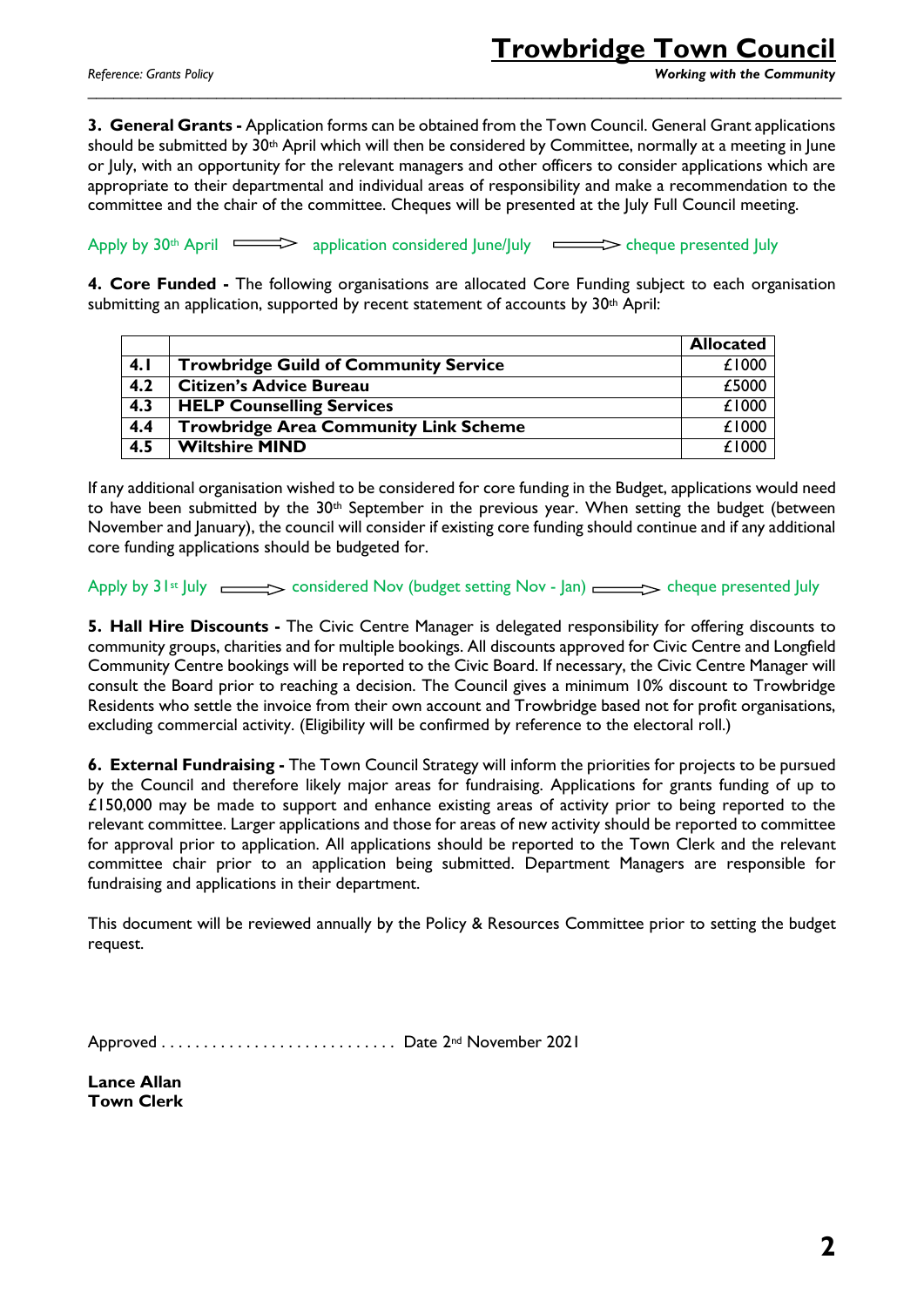*Reference: Grants Policy Working with the Community*

### **Appendix A - Trowbridge Historic Buildings Committee**

#### **Appendix B – General Grant Application Form**

#### *Appendix A*

#### **Trowbridge Historic Buildings Committee.**

At a meeting with G Bridges, Chair of the Civic Society the Town Clerk agreed the following.

1. Grants should be made available for the repair, maintenance and associated costs for listed buildings and structures or buildings and structures within conservation areas. Any building or structure must be located within the administrative boundary of Trowbridge Civil Parish.

\_\_\_\_\_\_\_\_\_\_\_\_\_\_\_\_\_\_\_\_\_\_\_\_\_\_\_\_\_\_\_\_\_\_\_\_\_\_\_\_\_\_\_\_\_\_\_\_\_\_\_\_\_\_\_\_\_\_\_\_\_\_\_\_\_\_\_\_\_\_\_\_\_\_\_\_\_\_\_\_\_\_\_\_\_\_\_\_

- 2. Grants for any single project should be a maximum of 40% of the total cost of the project, other than in exceptional circumstances.
- 3. A minimum of three grants should be made each year from the annual total awarded by the Town Council.
- 4. All of the funds awarded to the Committee by the Town Council should be used to support historic buildings as per 1. above. None of the administrative and other costs of the committee should be covered by the total awarded by the Town Council.
- 5. The committee should consider appropriate mechanisms for any claw-back arrangements for grants made by the committee, where the building is sold within a period of three years of completion of the project.

Grants have been made as follows in each year since:

| 2008/09 | £10,000 |
|---------|---------|
| 2009/10 | £2,500  |
| 2010/11 | £2,068  |
| 2011/12 | £5,173  |
| 2012/13 | £4,645  |
| 2013/14 | £2,250  |
| 2014/15 | £0      |
| 2015/16 | £2,625  |
| 2016/17 | £0      |
| 2017/18 | £0      |
| 2018/19 | £0      |
| 2019/20 | £2,636  |
| 2020/21 | £3,192  |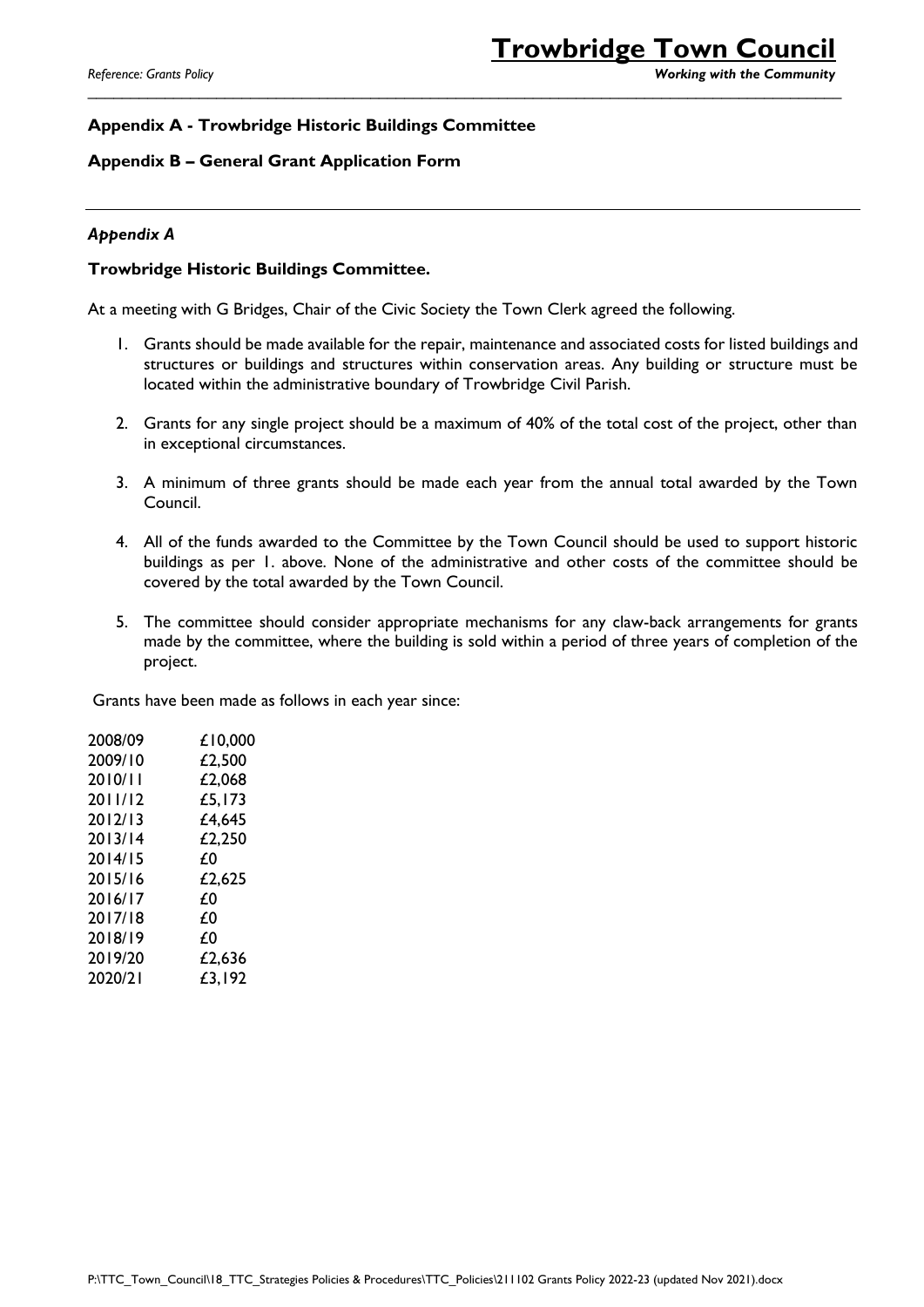#### *Grant Application Form Working with the Community*

### **APPLICATION FOR GENERAL GRANT FUNDING**

**Application Number \_\_\_\_\_\_\_\_\_\_\_\_\_**

**Please complete clearly in black ink using CAPITAL LETTERS or type.**

**Title of Organisation: \_\_\_\_\_\_\_\_\_\_\_\_\_\_\_\_\_\_\_\_\_\_\_\_\_\_\_\_\_\_\_\_\_\_\_\_\_\_\_\_\_\_\_\_\_\_\_\_\_\_\_\_\_\_\_\_\_\_\_\_\_\_\_\_\_\_\_\_**

**Registered Charity** YES / NO (please delete) If Yes, state Registration no.

| Contact<br><b>Details:</b> | Mr / Mrs / Miss: (full name) |           |  |
|----------------------------|------------------------------|-----------|--|
| Address:                   |                              |           |  |
|                            |                              | Postcode: |  |
| Telephone:                 |                              | Email:    |  |
| Signature:                 |                              | Date:     |  |

**\_\_\_\_\_\_\_\_\_\_\_\_\_\_\_\_\_\_\_\_\_\_\_\_\_\_\_\_\_\_\_\_\_\_\_\_\_\_\_\_\_\_\_\_\_\_\_\_\_\_\_\_\_\_\_\_\_\_\_\_\_\_\_\_\_\_\_\_\_\_\_\_\_\_\_\_\_\_\_\_\_\_\_\_\_\_\_\_\_**

\_\_\_\_\_\_\_\_\_\_\_\_\_\_\_\_\_\_\_\_\_\_\_\_\_\_\_\_\_\_\_\_\_\_\_\_\_\_\_\_\_\_\_\_\_\_\_\_\_\_\_\_\_\_\_\_\_\_\_\_\_\_\_\_\_\_\_\_\_\_\_\_\_\_\_\_\_\_\_\_\_\_\_\_\_\_\_\_

Aims and objectives of the organisation. Describe briefly the objectives of your organisation. Please attach any explanatory statement or publicity leaflet you may have.

| How many members does your organisation have? | Does your group have any of the following (Please tick all those that apply):                                                                                                                                |
|-----------------------------------------------|--------------------------------------------------------------------------------------------------------------------------------------------------------------------------------------------------------------|
| Public Liability Insurance                    | <b>Child Protection Policy</b>                                                                                                                                                                               |
| Constitution                                  | Health & Safety Policy                                                                                                                                                                                       |
| separate sheet if required.                   | Why do you need a grant from Trowbridge Town Council? Please state the purpose for which the<br>grant is requested and if it is part of other funding, please state other contributors. Please continue on a |
|                                               |                                                                                                                                                                                                              |
|                                               |                                                                                                                                                                                                              |
|                                               |                                                                                                                                                                                                              |
|                                               |                                                                                                                                                                                                              |
| Amount of grant requested £                   |                                                                                                                                                                                                              |

Please estimate number of persons/families who would benefit from Grant Aid that live in Trowbridge Town boundary (excluding Hilperton village, Staverton, Wingfield, North Bradley, Southwick, West Ashton etc.)